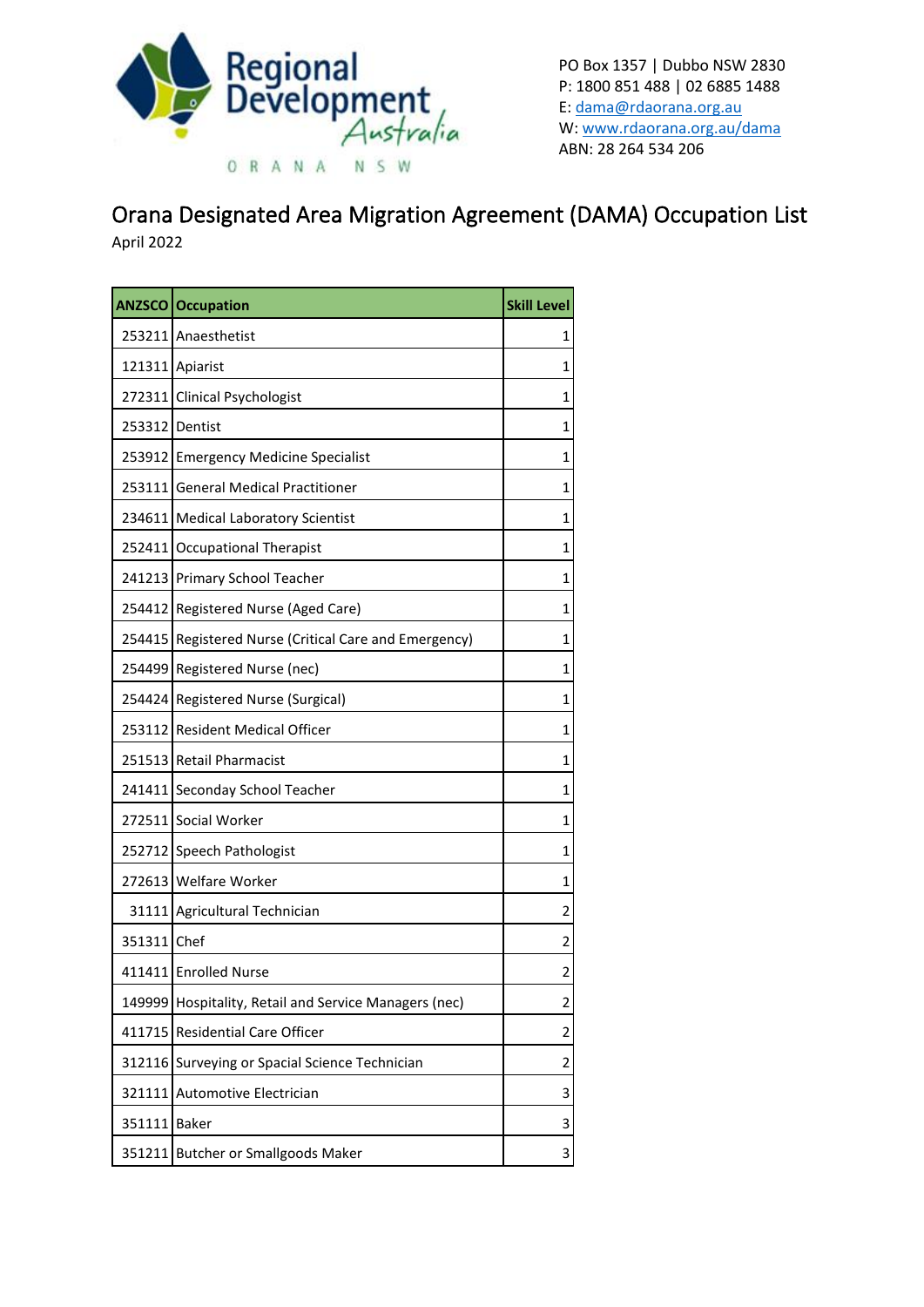

PO Box 1357 | Dubbo NSW 2830 P: 1800 851 488 | 02 6885 1488 E: [dama@rdaorana.org.au](mailto:dama@rdaorana.org.au) W: [www.rdaorana.org.au/dama](http://www.rdaorana.org.au/dama) ABN: 28 264 534 206

## Orana Designated Area Migration Agreement (DAMA) Occupation List

| April 2022     |                                                            |                         |
|----------------|------------------------------------------------------------|-------------------------|
|                | 394111 Cabinetmaker                                        | 3                       |
|                | 331212 Carpenter                                           | 3                       |
| 351411 Cook    |                                                            | 3                       |
|                | 321212 Diesel Motor Mechanic                               | 3                       |
|                | 341111 Electrician (General)                               | 3                       |
| 341112         | Electrician (Special Class)                                | 3                       |
|                | 323211 Fitter (General)                                    | 3                       |
|                | 323212 Fitter and Turner                                   | 3                       |
|                | 322311 Metal Fabricator                                    | 3                       |
|                | 323299 Metal Fitters and Machinists (nec)                  | 3                       |
|                | 323214 Metal Machinist (First Class)                       | 3                       |
|                | 321211 Motor Mechanic (General)                            | 3                       |
|                | 324111 Panelbeater                                         | 3                       |
| 334111         | Plumber (General)                                          | 3                       |
|                | 331112 Stonemason                                          | 3                       |
|                | 324311 Vehicle Painter                                     | 3                       |
|                | 322313   Welder (First Class)                              | 3                       |
| 551211         | Bookkeeper                                                 | 3                       |
|                | 551111 Accounts Clerk                                      | 4                       |
|                | 423111 Aged or Disabled Carer                              | 4                       |
|                | 721111 Agricultural and Hoticultural Mobile Plant Operator | 4                       |
|                | 421111 Child Care Worker                                   | 4                       |
| 712211 Driller |                                                            | $\overline{\mathbf{4}}$ |
| 721211         | Earthmoving Plant Operator (General)                       | 4                       |
| 431511         | (Waiter) Food and Beverage Attendant                       | 4                       |
| 531111         | <b>General Clerk</b>                                       | 4                       |
| 831211         | Meat Boner and Slicer                                      | 4                       |
| 712212         | Miner                                                      | 4                       |
| 721999         | Mobile Plant Operators(nec)                                | 4                       |
| 423312         | <b>Nursing Support Worker</b>                              | 4                       |
| 551311         | Payroll Clerk                                              | 4                       |
|                |                                                            |                         |